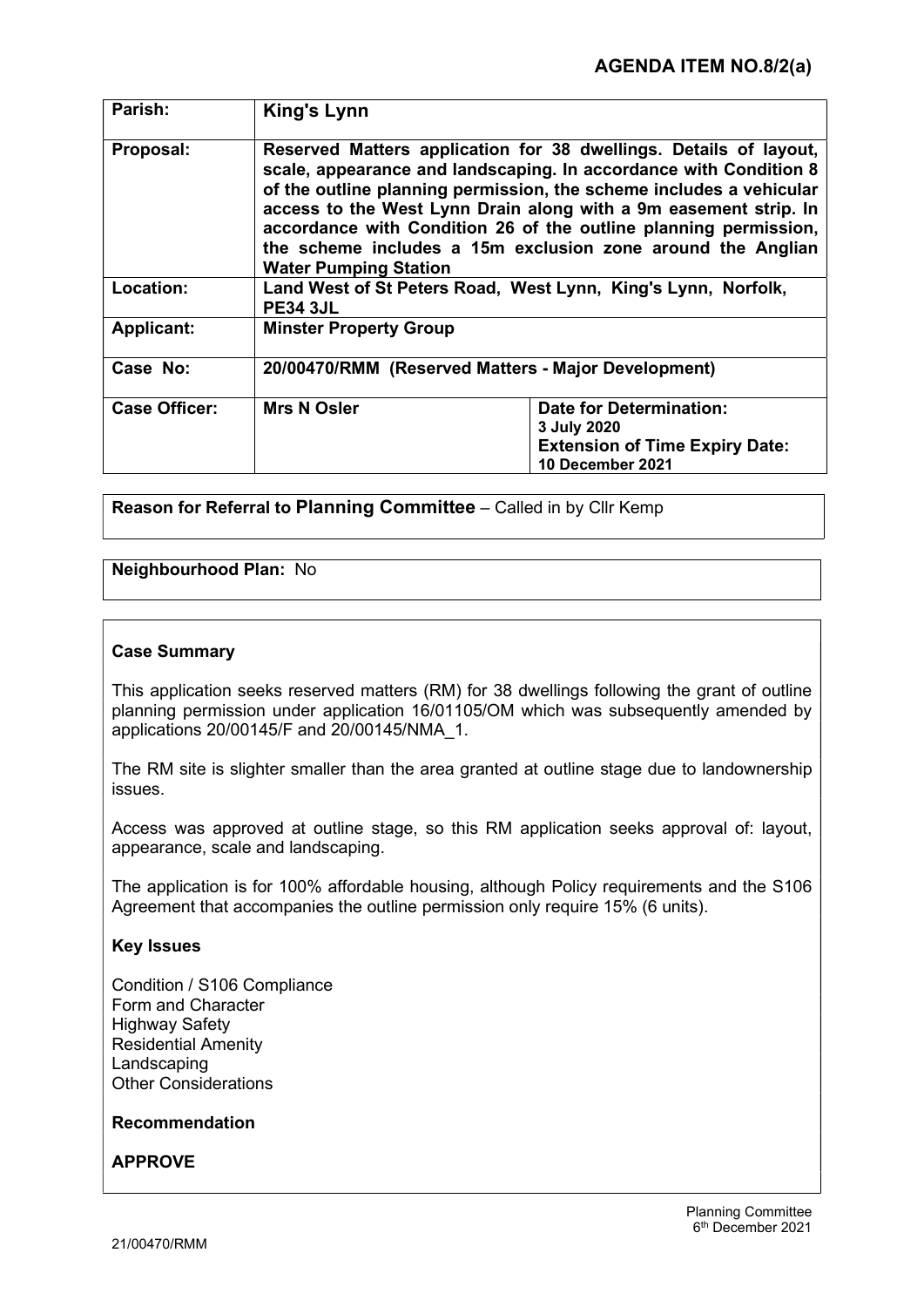# THE APPLICATION

The application is for reserved matters on a slighter smaller site than the granted at outline stage due to landownership issues (1.43ha rather than 1.73ha.)

The outline permission was accompanied by a S106 Agreement that defined the number of units (up to 44) and secured:

- on-site affordable housing contribution (15%)
- open space provision of not less the 17m2 and management and maintenance thereof
- SuDS provision and management and maintenance thereof and
- Habitat Mitigation Fee of £50 per dwelling.

Conditions on the outline application (as amended by applications 21/00145/F and 21/00145/NMA\_1) relate to access provision and visibility splays from St Peter's Road which is now to be provided by a priority junction, rather than a mini-roundabout, and off-site highway improvement works (frontage footway and pedestrian crossings.) Conditions on the outline application also cover:

- commencement of development that must be undertaken in accordance with any permission granted under this specific RM application
- ecology
- flood risk
- tree protection
- surface water drainage
- archaeology
- contamination
- construction management and
- external lighting.

Issues covered by the S106 and conditions on the outline permission do not need consideration under the current application other than to ensure compliance where necessary.

The proposal is for 38 two-storey dwellings (the reduction in numbers is reflective of the smaller site) comprising 13 pairs of semi-detached and 3 terraces of 3 dwellings. In terms of bedrooms there would be 4 x 1 bed units, 20 x 2-bed units, 12 x 3-bed units and 2 x 4-bed units. Six units are required to be affordable under policy CS09 and to accord with the S106 agreement (15%). These units are shown to be: 31 & 32, 35 & 36 and 37 & 38 (4 x 1B and 2 x 3B) which accord with the Housing Teams requirements.

Materials are to be confirmed by condition, but the plans suggest brick under a grey roof with dark window and doorframes. Some buildings have grey clad elements, others have render element. Rainwater goods appear to be black.

Public open space of 810m2 is proposed comprising: 200m2 LAP; 300m2 public open space (amenity) around the LAP and 310m2 open space (visual) across three areas (160m2 north of the entrance, 90m2 east of the entrance and 60m2 in a central location within the site.) This complies with Policy DM16 and S106 requirements of 646m2.

#### SUPPORTING CASE

Minster Property Group work closely with Registered Provider partners to deliver excellent quality affordable housing.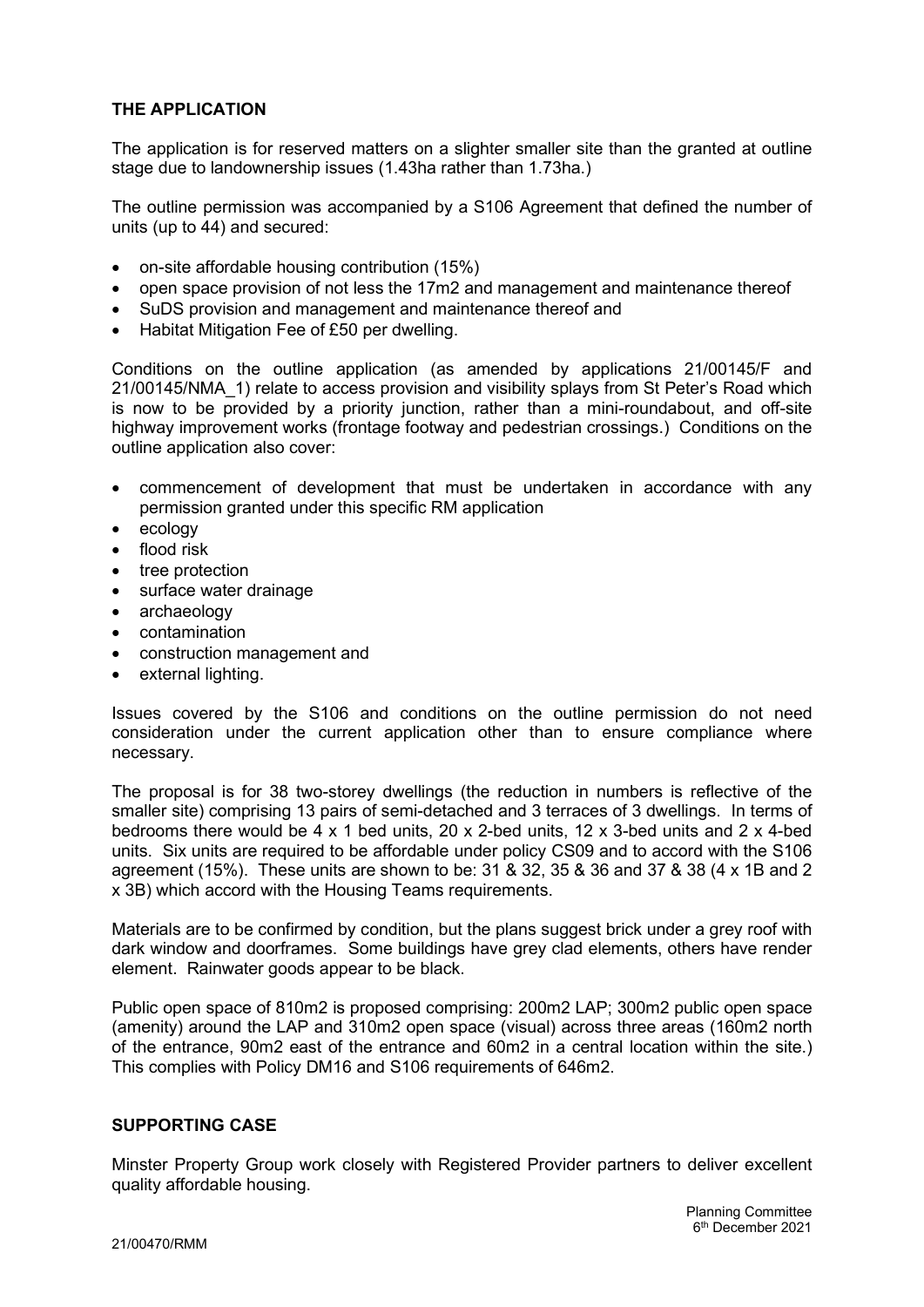In the past two years we have worked with other local authorities throughout the East Midlands and the East of England to secure planning permissions totalling more than 470 affordable homes. In this case we are working with Platform Housing Group, who are trying to bring investment to King's Lynn and West Norfolk for the first time after discussions with the Council's Housing Strategy team, who have indicated a significant shortage of affordable housing supply. In fact, the area has the most significant shortage of affordable housing provision that we have encountered.

The 2020 Housing Needs Assessment identified a need for 202 affordable homes annually, and its authors advised that this "appears to be potentially challenging to deliver in King's Lynn and West Norfolk."

Since we submitted the initial Reserved Matters application for 44 affordable homes in April 2020, the scheme has undergone an extensive process of review and design consideration. In the course of this we have been able to fully resolve all technical matters, such that the proposals are now supported by all technical and statutory consultees dealing with areas such as highways, drainage, landscaping, refuse collection and open space.

Although we consider that our proposals meet an excellent standard of design through an approach that has been welcomed elsewhere, your officers have recently advocated strongly for further design improvements. These amendments have tested the viability of the development to the limit, and it is unfortunate that six homes have been lost from the scheme as a result, but we are pleased that we have been able to incorporate the requested amendments whilst still ensuring that the remaining 38 units can be delivered as 100% affordable homes and to the highest standard of build quality.

Unlike with market schemes where developers are often in a hurry to dispose of the site, the Registered Provider will remain permanently involved with the management of this scheme, and this benefits all aspects of the development from residential amenity and build quality to management of open space and landscaping.

The urgent need for affordable homes in West Lynn is not just derived from a statistic – it is a reality for the many families who are waiting on the Housing Register and who suffer every day that they do not have a home to call their own. Some of them have contacted us directly while this application has been running, and while we are always committed to moving quickly, we have been forced to tell them that no work can progress until planning permission is in place. The delay has caused real harm, but we now have the opportunity to end the wait and get on with delivering these urgently needed homes.

The proposals now for consideration achieve an excellent standard of design and will result in an attractive neighbourhood environment which will be both a great place to live and a positive addition to the local area. All technical issues have been fully resolved. But most importantly the development will provide quality affordable homes for local families to whom they will make such a difference. We are ready to start work immediately, and we would be hugely grateful for your support for this planning application to enable us to do so.

# PLANNING HISTORY

21/00145/NMA\_1: Application Permitted: 06/08/21 - NON-MATERIAL AMENDMENT TO PLANNING CONSENT 21/00145/F: To allow errors in conditions to be corrected

21/00145/F: Application Permitted: 08/07/21 - Variation of Conditions 18 and 19 of Planning Permission 16/01105/OM: Residential development for 44 dwellings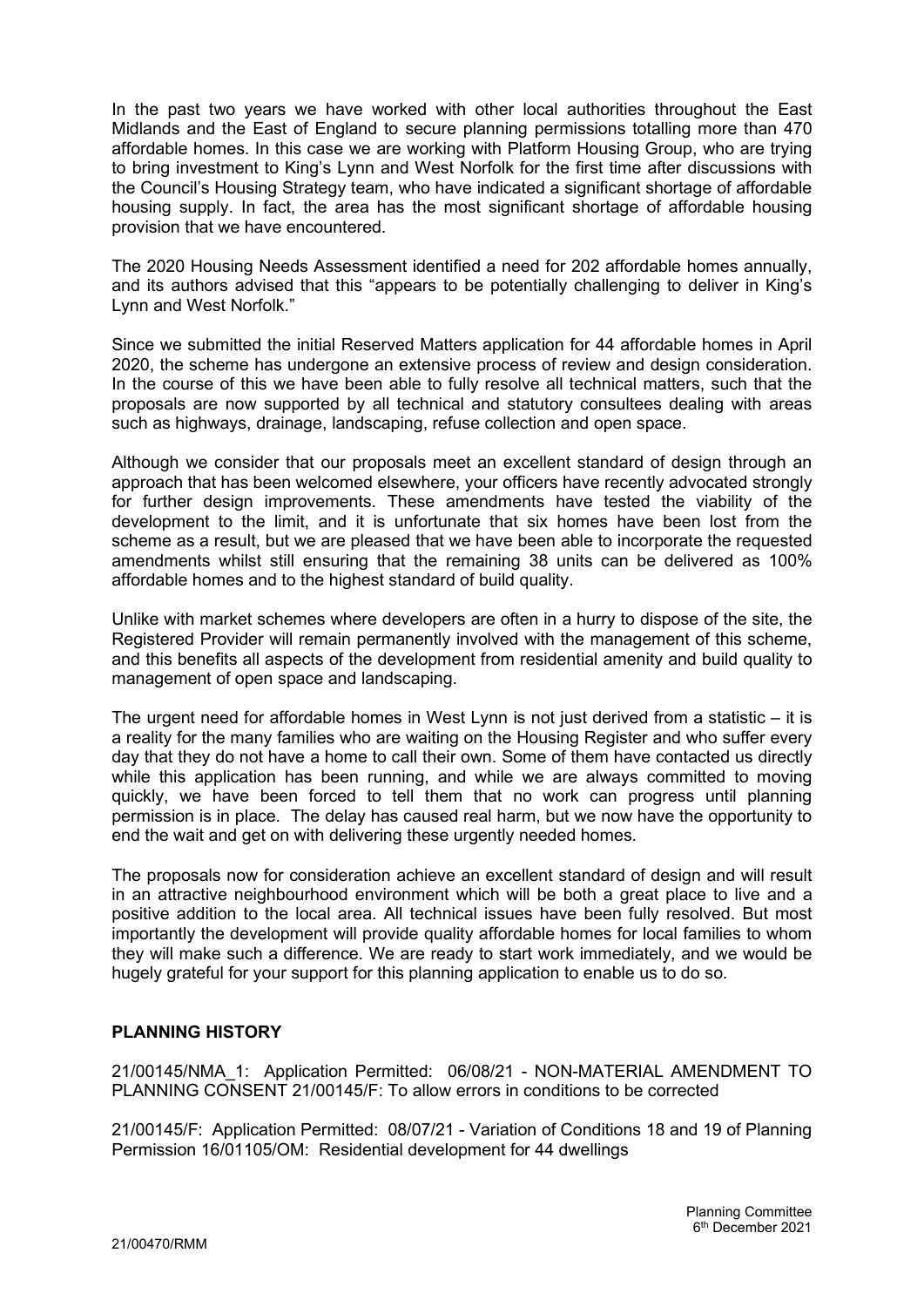16/01105/OM: Application Permitted: 23/03/17 - OUTLINE APPLICATION SOME MATTERS RESERVED: Residential development for 44 dwellings

2/98/0867/O: Application Refused: 29/09/98 - Site for construction of dwellinghouse and garage

## RESPONSE TO CONSULTATION

Parish Council: N/A

#### King's Lynn Area Consultative Committee (KLACC): NO OBJECTION

Highways Authority (NCC): NO OBJECTION although point out that a standard size 3 turning space would be better in the parking area serving units  $5 - 10$  as the current turning space, in practice, will require large vehicles, such as a fire tender, to need to change gear more than twice to be able to exit in a forward gear. This is, however, not a reason to object to the layout.

Internal Drainage Board: NO OBJECTION The site is within the Internal Drainage District (IDD) of the King's Lynn Internal Drainage Board (IDB) and therefore the Board's Byelaws apply. A copy of the Board's Byelaws can be accessed on our website (https://www.wlma.org.uk/uploads/KLIDB\_Byelaws.pdf), along with maps of the IDD (https://www.wlma.org.uk/uploads/128-KLIDB\_index.pdf). These maps also show which watercourses have been designated as 'Adopted Watercourses' by the Board. The adoption of a watercourse is an acknowledgement by the Board that the watercourse is of arterial importance to the IDD and as such will normally receive maintenance from the IDB.

Please be aware that The Board has received and is currently processing the following applications for consent:

- Application for Byelaw 10 consent for works within 9m of the adopted watercourse West Lynn Drain, to the South of the site (21 04171 C)
- Application for Byelaw 3 consent for surface water discharge to the same adopted watercourse, West Lynn Drain (21\_04087\_C)

Environmental Health & Housing – Environmental Quality (BCKLWN): NO OBJECTION Land contamination and air quality are covered on the outline permission.

Housing Enabling (BCKLWM): NO OBJECTION The affordable units are in accordance with our requirements.

CSNN (BCKLWN): NO OBJECTION However, I share the Public Open Spaces Team's concerns with leaving the drain as existing, running between rear plot fences. I note you advise this is a RSL site; can regular maintenance/clearance of this area be conditioned at all, please? Being a RSL site will not stop fly-tipping occurring and from our experience, the complaints still come to the POS and CSNN Teams and necessitate work from both in some instances, even if it is only to establish ownership / maintenance responsibilities, but it's often to chase and / or take action against some RSLs, especially where items are noxious or attract vermin and are detrimental to human health and / or residential amenity. It would be preferable to culvert the entire drain and extend the plots so they are back-to-back – could this be conditioned?

In my earlier comments I requested that plans were revised to include walls/acoustic fencing to protect six private amenity areas which were close to traffic routes. Drawing ref 19027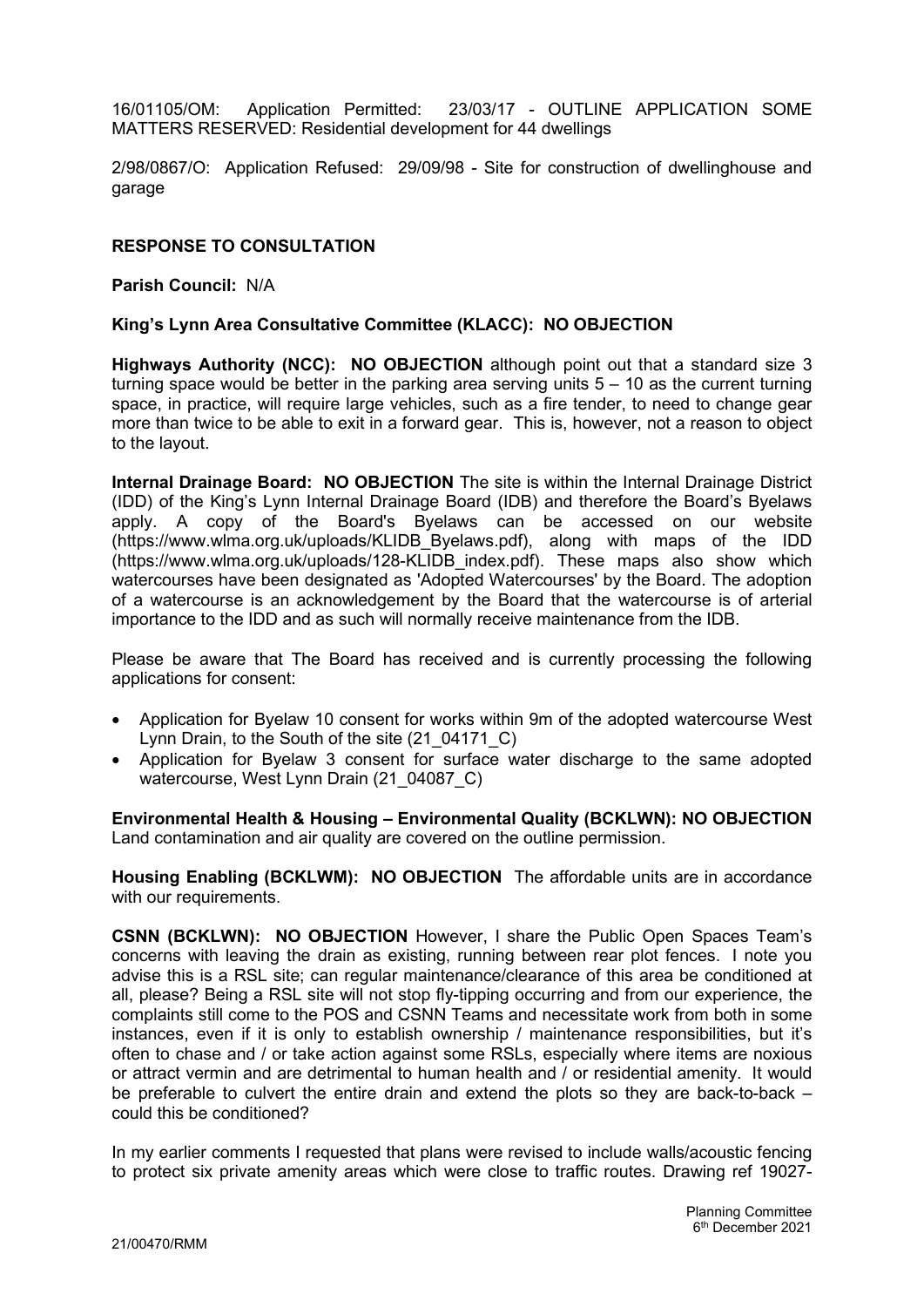0105 Rev P01 does not show enhanced boundaries to plots 1, 4, 11, 22, 33 and 38. Additionally, the key only lists "Existing Boundary Treatment to Remain" and does not confirm what these boundaries are protected/treated by. As per my previous comments, we would expect acoustic boundaries to protect gardens alongside the LAP and school drop off. Please can these aspects be required via a planning condition.

I am most grateful to the applicant for the revisions to the house types to ensure that no stairs back onto bedrooms and welcome the conditioning of the drawings for all house types.

I note that drainage consent has been applied for to discharge surface water to IDB infrastructure – as previously commented, I have no concerns with the proposed drainage for foul and surface water but definitive comments on the suitability should come from Anglian Water and KLIDB.

The outline consent (16/01150/OM) had conditions relative to this team; condition 17 for construction worker parking, condition 20 for lighting, condition 22 for surface water drainage and condition 33 for a CMP, therefore I have no further comments regarding these.

Open Space Team (BCKLWN): NO OBJECTION Provided there is no possibility of maintenance reverting to the Borough Council, potential issues with maintenance and access to the drain (and other areas of incidental landscaping) would ultimately be for the registered provider to manage, should they proceed as per latest plans. Speaking from experience, however, I would anticipate these areas to be problematic and, were the Borough Council being asked to adopt, then we would not accept the current layout.

In relation to open space requirement, the policy requirement is for 646m2 of 'suitably equipped' children's play space. We would not expect, however, for this whole area to be equipped; some space for general amenity would always be anticipated and counted towards the 17m2 per dwelling.

With reference to Fields in Trust guidance, a minimum size of 100m2 is recommended for a LAP, with a 5m separation from surrounding dwellings. In my view, however, this would only provide space for a relatively basic LAP, with perhaps one piece of basic equipment. From a development of this size, at least 1 item of significant multiplay would be expected, or 2-3 pieces of equipment which offer a range of different activities. A bin, bench and litter bin would also be expected, as would 1 x pedestrian gate and 1 x combined pedestrian/maintenance gate, to provide safe means of access/egress from the facility. Looking at previous designs, an area of at least 200m2 would be more appropriate, although there are no set rules on what the actual size needs to be.

Please see below are typical expectations for how a LAP should be designed and presented:

- 1 x item of significant multi-play, or 2-3 play elements, offering multiple play activities suitable for under 8s.
- play equipment to satisfy BSEN1176;
- safety surfacing to satisfy BSEN1177, i.e. resin bound rubber mulch (preferable to grass matting with potential issues with shrinking/compacting and raising up to create trip hazards);
- equipment with wood going into the ground is not appropriate (metal shoes, or another means of mounting must be used where timber is present);
- at least 1 x bin (crescent style/with lid, i.e. no open top);
- at least 1 x bench (with wear pad underneath);
- 1.2m bow topped fencing to surround with 1 x pedestrian gate and 1 x combined (partially lockable) pedestrian and maintenance gate;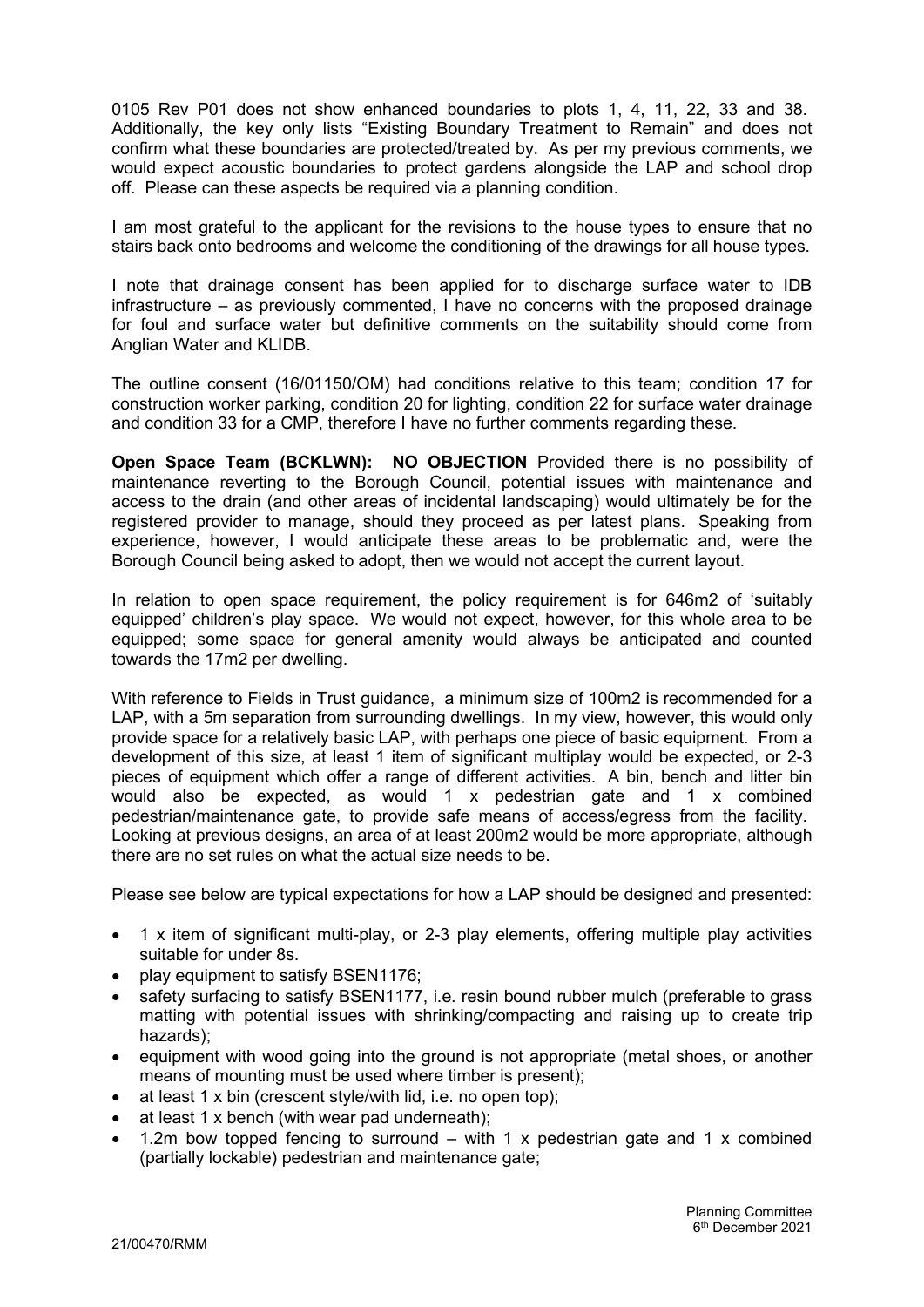- no soft landscaping, other than grass, within the fenced area (i.e. no trees/shrubs which can conceal items & impair maintenance);
- concrete/hardstanding wear pads covering the full width of both pedestrian and maintenance gates.

These finer details (play equipment, safety surfacing, fencing etc.) can need to be submitted for approval at a later stage as part of the s106 agreement.

Waste and Recycling (BCKLWN): NO OBJECTION based upon revised drawing 19027 0102-P22 Proposed Site Layout (minor adjustment to bin store location)

Natural England: NO OBJECTION No comments to make.

Environment Agency: NO OBJECTION to the proposed development but wish to make the following comments.

#### Flood Risk

The revised drawing reference 20\_00470\_RMM-PROPOSED\_DRAINAGE\_LAYOUT-4750351 includes labels that shows that finished floor levels (FFLs) of the dwellings will be at a level of +4.5m. Therefore, we would have no objection to the development.

Anglian Water: NO OBJECTION There are assets owned by Anglian Water or those subject to an adoption agreement within or close to the development boundary that may affect the layout of the site. Anglian Water would ask that the following text be included within your Notice should permission be granted.

Anglian Water has assets close to or crossing this site or there are assets subject to an adoption agreement. Therefore, the site layout should take this into account and accommodate those assets within either prospectively adoptable highways or public open space. If this is not practicable then the sewers will need to be diverted at the developers cost under Section 185 of the Water Industry Act 1991. or, in the case of apparatus under an adoption agreement, liaise with the owners of the apparatus. It should be noted that the diversion works should normally be completed before development can commence.

The development site is within 15 metres of a sewage pumping station. This asset requires access for maintenance and will have sewerage infrastructure leading to it. For practical reasons therefore it cannot be easily relocated.

Anglian Water consider that dwellings located within 15 metres of the pumping station would place them at risk of nuisance in the form of noise, odour or the general disruption from maintenance work caused by the normal operation of the pumping station.

The site layout should take this into account and accommodate this infrastructure type through a necessary cordon sanitaire, through public space or highway infrastructure to ensure that no development within 15 metres from the boundary of a sewage pumping station if the development is potentially sensitive to noise or other disturbance or to ensure future amenity issues are not created.

#### Foul Water

Based on the proposed drainage layout drawing, the foul water drainage strategy and layout is acceptable to Anglian Water, we can therefore recommend the discharge of condition 26. We have reviewed the applicant's submitted foul drainage strategy and flood risk documentation and consider that the impacts on the public foul sewerage network are acceptable to Anglian Water at this stage. We request that we are consulted on any forthcoming application to discharge the foul water portion of Condition 12 of outline planning application 16/01105/OM, to which this Reserved Matters application relates, that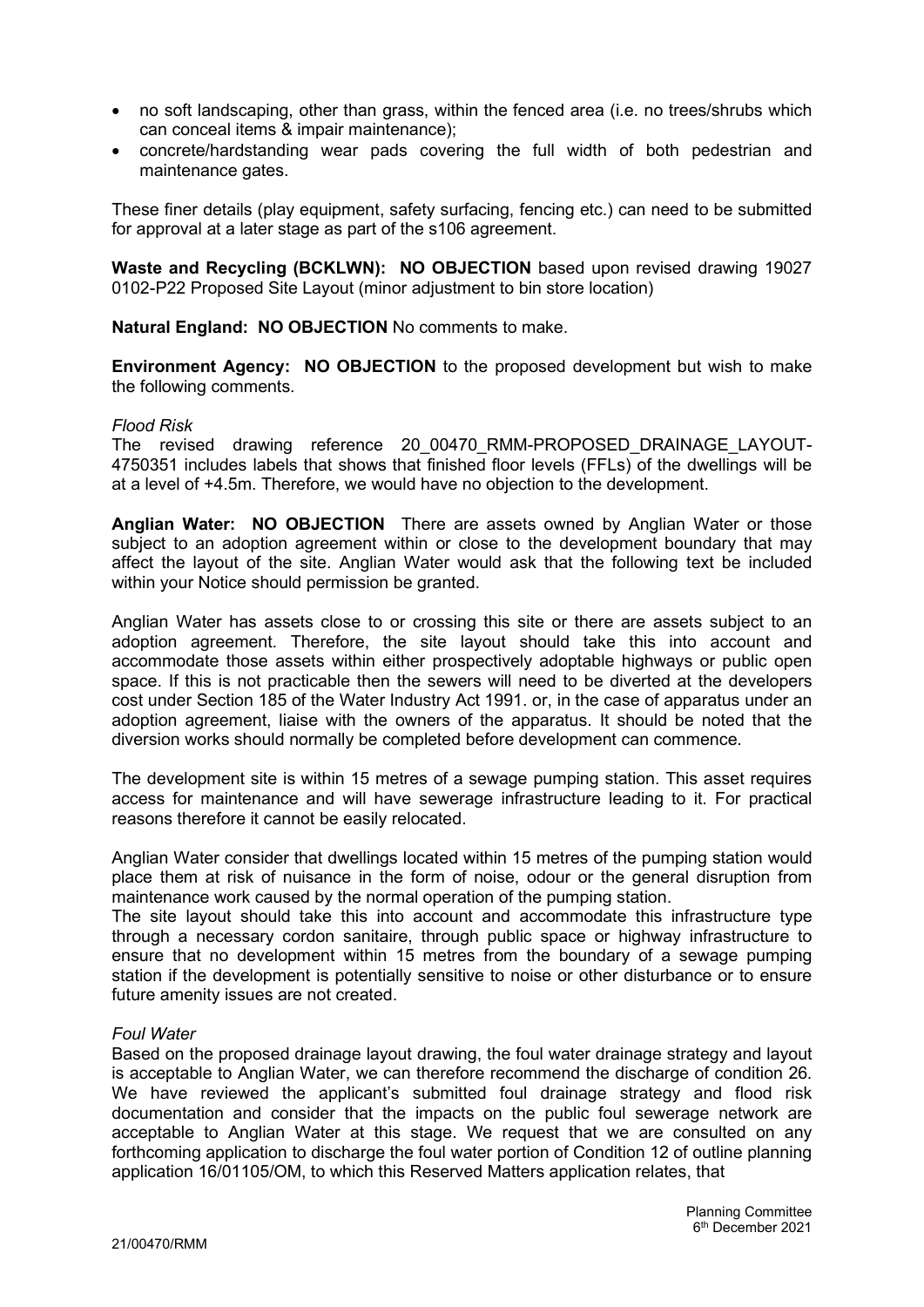require the submission and approval of detailed foul drainage information.

#### Surface Water

We have reviewed the applicant's submitted surface water drainage information (proposed drainage layout) and have found that the proposed method of surface water discharge does not relate to an Anglian Water owned asset. As such, it is outside of our jurisdiction and we are unable to provide comments on the suitability of the surface water discharge. The Local Planning Authority should seek the advice of the Lead Local Flood Authority or the Internal Drainage Board. The Environment Agency should be consulted if the drainage system directly or indirectly involves the discharge of water into a watercourse. Should the proposed method of surface water management change to include interaction with Anglian Water operated assets, we would wish to be re-consulted to ensure that an effective surface water drainage strategy is prepared and implemented. A connection to the public surface water sewer may only be permitted once the requirements of the surface water hierarchy as detailed in Building Regulations Part H have been satisfied. This will include evidence of the percolation test logs and investigations in to discharging the flows to a watercourse proven to be unfeasible.

# Arboricultural Officer: NO OBJECTION:

# REPRESENTATIONS

TEN letters of OBJECTION, ONE letter of CONCERN and TWO letters of SUPPORT have been received.

The reasons for objection / concern can be summaries as:

- Should not be developed and be left green
- West Lynn does not have the facilities to support this number of additional houses, and the doctors and school will not cope
- Increased traffic and highway safety
- Impact on wildlife
- The site is at risk of flooding
- Overshadowing, overbearing and overlooking
- The access is unsafe

The reasons for support can be summarised as:

- New opportunities for young people, young couples and first-time buyers which will help people to gain independence, start their lives and boost mental health and the economy
- The plans are well thought out with parking, environmental benefits and some lovely looking properties
- This is a lovely area for a new build estate. As well as generating business for local amenities (butchers, takeaways, hair salons, ferry service), there are also plenty of links to other areas via buses, ferry, driving, even cycling and walking
- There won't be issues with cars parking on the road as each property has its own private parking spaces, and many people don't drive anymore
- There are also areas within this new estate in which trees and other greenery will be planted, as well as having public green spaces, which is all good for the environment and wildlife.

## Councillor Comments:

Cllr A Kemp stated the following as well as raising concerns with space standards: I would like to call in the application to the Planning Committee, by way of objection, on the grounds of: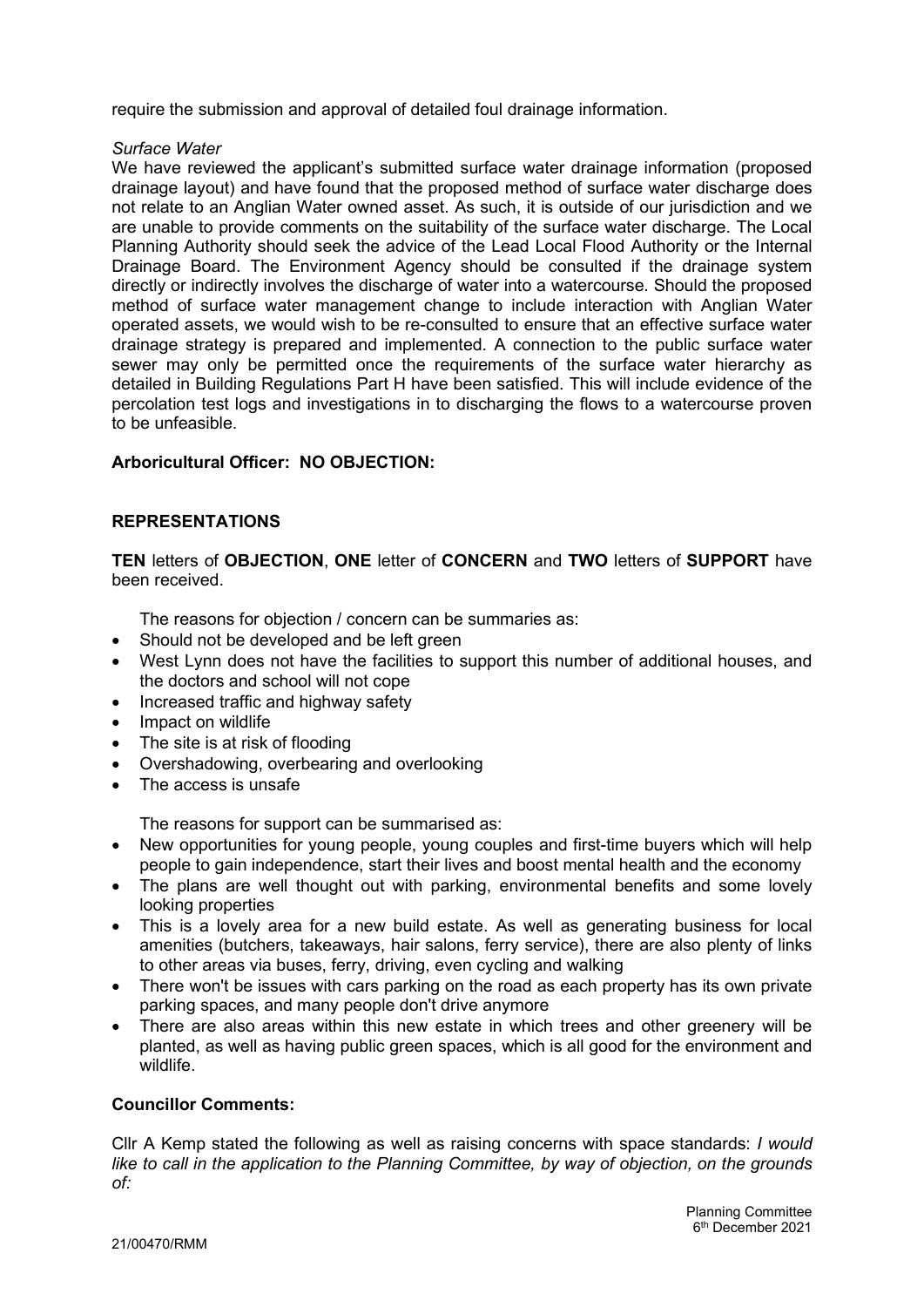- 1. Non-compliance with the advice of the Flood Risk Report for the original outline application
- 2. Overlooking and right to light issues caused by changes from the outline application and
- 3. Highways safety issues on St Peters Road around the exit of 100 cars

The Flood Report for the original outline planning application 16/01105/OM said there should be no habitable accommodation where a tidal breach is likely to cause flooding to depths of over 2m but the revised plans have habitable accommodation everywhere.

Six More recent Tidal Hazard Modelling has been carried out by the Environment Agency since the surge event of December 2013

The depth of water estimated to affect the site as a result of a breach to the tidal defences could be between 1.00 and 2.00m in part and above 2.00m in other parts with a velocity of water between 0.30-1.00m/sec. It is not affected by any overtopping of defences during the 1 in 200-year event.

It is necessary to mitigate against this risk of flooding and for the development to accord with the Design Guidance Protocol agreed between the EA and KLWNBC as per the following:

Where the Tidal River Hazard Mapping shows depths of over 1 metre and up to 2 metres:

For sites predicted to flood to between 1.00 -2.00 m the site specific FRA (in combination with detailed topographical information) will need to identify the precise flood risk to the site and the necessary resiliency measures, these should include some or all of the following flood resiliency measures:

- Finished floor level raising
- Dam Boards
- Other resiliency measures such as raising of electrical sockets/switches
- No ground floor sleeping accommodation
- Safe refuge is provided
- Or no habitable ground floor accommodation

Where the Tidal River Hazard Mapping shows the depths over 2 metres:

In areas predicted to be flooded to depths of 2.00 m or greater no ground floor habitable\* accommodation should be provided.

This is because flood resiliency measures (such as raising finished floor levels and dam boards) would be highly unlikely to be able to prevent the ground floor being completely inundated.

In addition, using dam boards, to keep a building dry with 2.00 or more metres of water around it would likely, due to hydrostatic pressures lead to its structural failure. Accordingly, non-habitable accommodation on ground floors which would allow for the ingress of water with minimal damage to property, is recommended.

\*Habitable accommodation would usually include bedrooms, sitting rooms, dining rooms, kitchens and any other room designed for habitation. Rooms that are not normally used for living in, such as toilets storerooms, pantries, cellars and garages, are not considered to be habitable.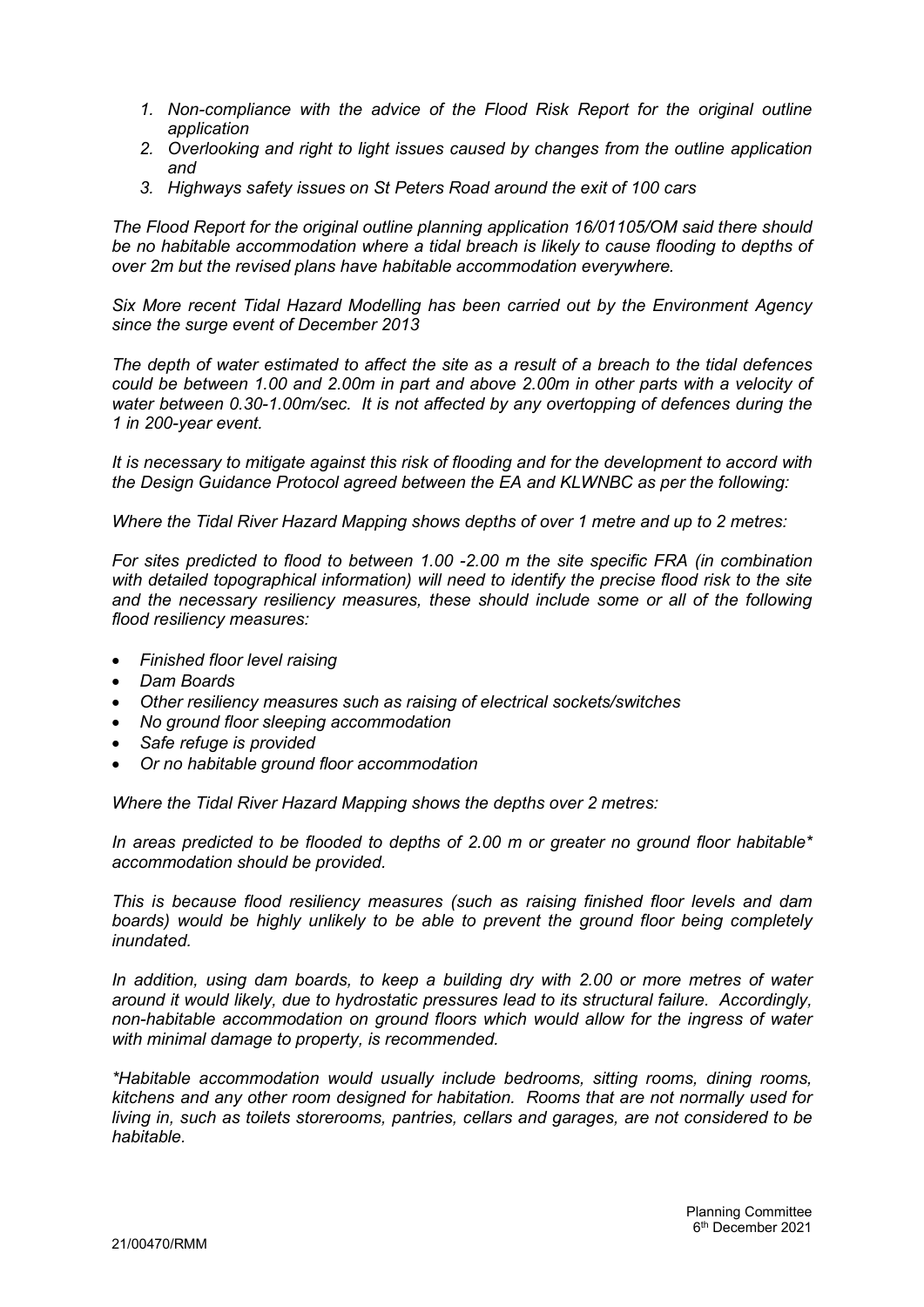The current application would cause overlooking and right to light issues as it is a material change from the original planning permission, bringing plots 9 and 10 within 2 metres of No.105B St Peters Road and a 9 by 9 metre wall blocking out their right to light.

Notwithstanding the developer's offer to construct a mini-roundabout at the exit, the highways safety issue in view of poor sightlines, blind corners and land height levels, the proximity to the primary school, with growing and speeding traffic, is unsurmountable to address the safety risk, which has increased since the grant of outline planning permission.'

Cllr C Joyce raised issues of space standards.

## LDF CORE STRATEGY POLICIES

- CS13 Community and Culture
- CS14 Infrastructure Provision
- CS01 Spatial Strategy
- CS02 The Settlement Hierarchy
- CS06 Development in Rural Areas
- CS08 Sustainable Development
- CS09 Housing Distribution
- CS11 Transport
- CS12 Environmental Assets

## SITE ALLOCATIONS AND DEVELOPMENT MANAGEMENT POLICIES PLAN 2016

- DM1 Presumption in Favour of Sustainable Development
- DM2 Development Boundaries
- DM15 Environment, Design and Amenity
- DM16 Provision of Recreational Open Space for Residential Developments
- DM17 Parking Provision in New Development
- DM19 Green Infrastructure/Habitats Monitoring & Mitigation
- Policy E1.14 West Lynn West of St Peter's Road

#### NATIONAL GUIDANCE

National Planning Policy Framework (NPPF) Planning Practice Guidance (PPG)

National Design Guide 2019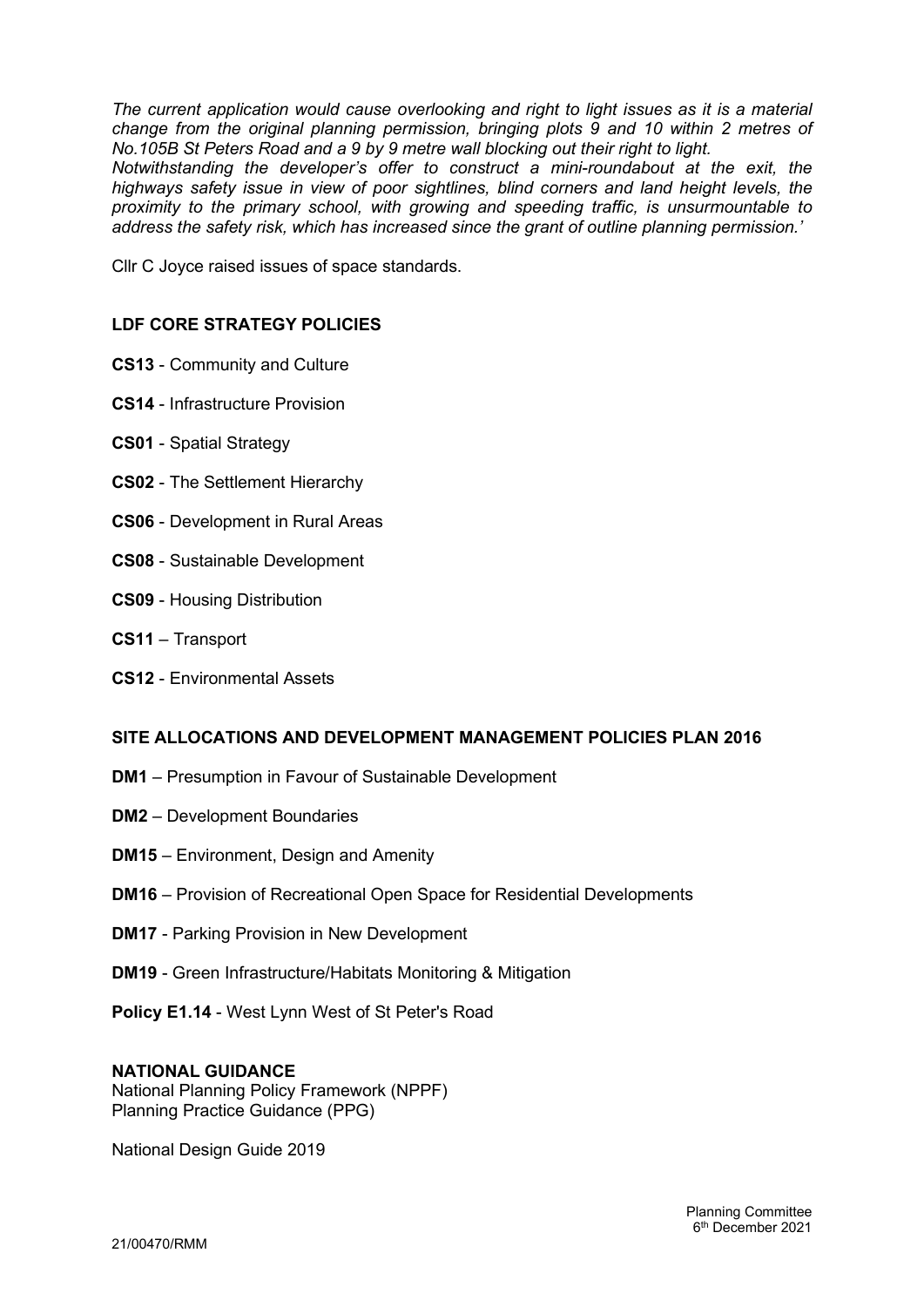## PLANNING CONSIDERATIONS

The principle of residential development of the site along with access has been established by extant outline planning permission 16/01105/OM as amended by applications 21/00145/F and 21/00145/NMA\_1.

This application is for the determination of Layout, Scale, Appearance and Landscaping (Reserved Matters). The main issues for consideration in the determination of this application are therefore:

Condition / S106 Compliance Form and Character Highway Safety Residential Amenity Landscaping Other Considerations

It should be noted that the scheme as submitted is stated to be for 100% affordable. However, this site is one of the Authority's Housing Allocations and there is no requirement to restrict the use of the site in perpetuity to affordable housing. Therefore, only the policy requirement of 15% affordable housing, as secured in the S106 on the outline permission, is sought.

#### Condition / S106 Compliance

Conditions and S106 requirements on the outline permission, that are pertinent to this reserved matter application (i.e. that could affect the layout, scale and landscaping), are: flood risk (finished floor levels), drainage, tree protection, amount of open space and affordable housing. The layout, scale and landscaping of the current RM application is in accordance with conditions and S106 requirements.

#### Form and Character

Paragraph 124 of the NPPF states that planning policies and decision should support development that makes efficient use of land, with para 125 suggesting that design guides and codes be used to ensure that land is used efficiently while also creating beautiful and sustainable places. One such guide is Building for a Healthy Life (BHL) which can be used in conjunction with the National Design Guide (NDG) and National Model Design Code (NMDC).

BHL is a design assessment tool (with a traffic light scoring system to aid the design process) based on a set of 12 key questions (macro to micro.)

GREEN - A positive / high quality design solution. The scheme needs to achieve a majority of greens to be considered good design.

AMBER - Indicates that this aspect of a scheme currently fails to meet national policy and further amendments will be required to improve design quality (turn ambers to green where possible)

RED - Poor design quality / proposal that must be addressed – reds must be avoided where possible

Where an element of design is considered to fall between a green and a red light, an amber light can be assigned. In principle, the more green lights a proposed scheme secures the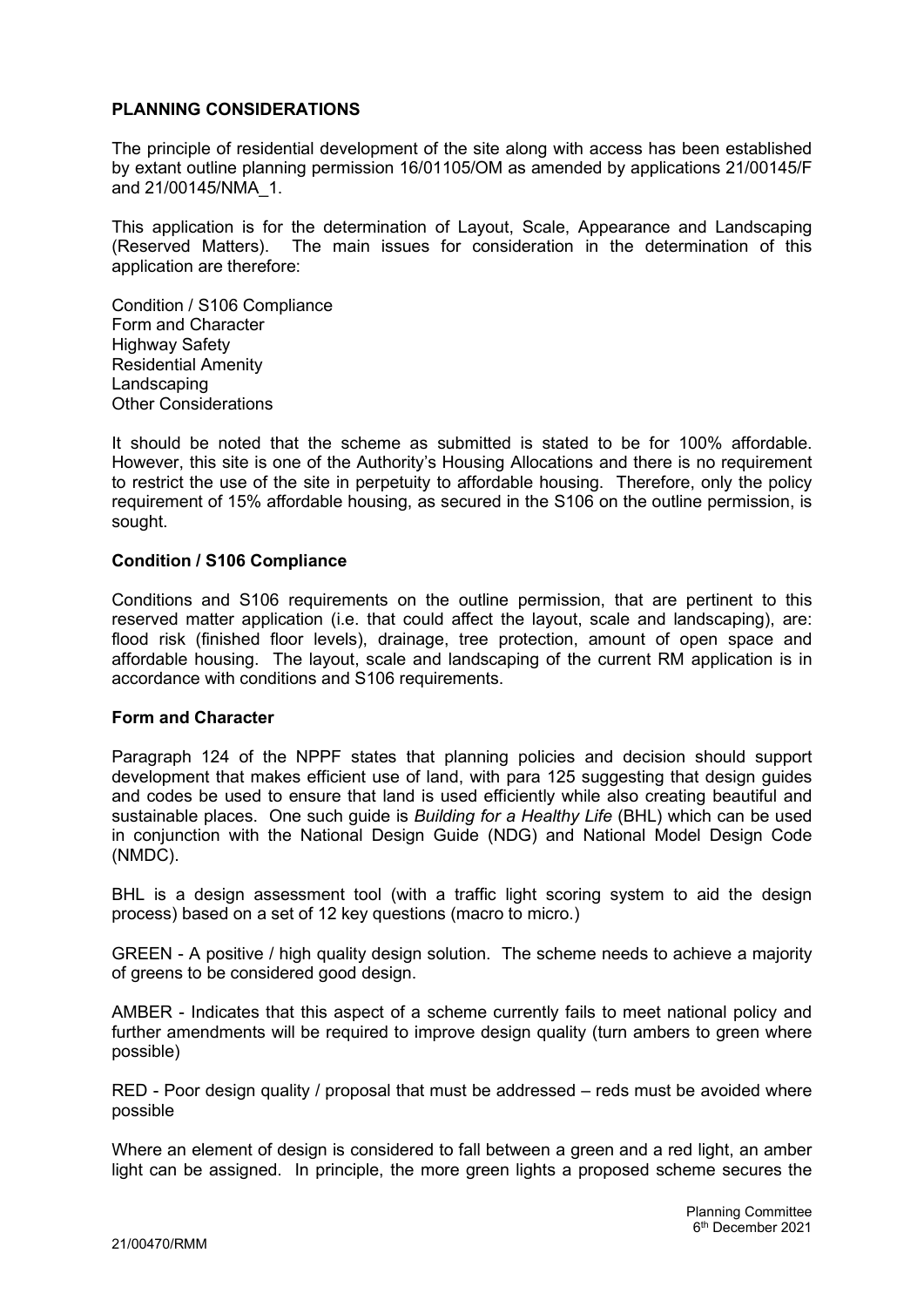better the design outcome. The overall objective with a BHL assessment is to minimise the number of amber lights and avoid red lights where possible.

A BHL assessment has been carried out on this proposal to assess design and placemaking qualities and compliance with the NPPF, NDG and NMDC.

The assessment was broken down into 24 questions under the 12 key question headings of:

- natural connections
- walking
- cycling and public transport
- facilities and services
- homes for everyone
- making the most of what is there
- memorable character
- well defined streets and spaces
- easy to find your way around
- healthy streets
- cycle and car parking
- green and blue infrastructure and
- back of pavement front of home.

The outcome of the assessment was 11 green and 13 amber which suggests an overall acceptable development that would meet the overarching aims of BHL and therefore the NPPF and NDG.

Density / Efficient use of Land (Layout): The number of dwellings has been reduced from the originally submitted 44 dwellings to 38. This is because, whilst the outline permission was for up-to 44 dwellings, it was on a larger site with an area of approximately 0.3ha (3083m2) now removed from the site due to land ownership issues.

This gives a density of development of 26.5 dwellings/ha rather than 25.4d/ha. Officers consider this is an acceptable density given the central village location of the site and its designation as a housing allocation.

The current layout, given the shape of the site and the drainage constraints, is realistically the only layout achievable. Additionally, cul-de-sac development is a relatively common form of development in West Lynn.

The proposed layout is therefore considered to be acceptable in this locality.

Scale and Appearance: The proposed dwellings are simplistic modern two-storey dwellings with a ridge height of 9.4m and eaves height of 6m. These heights, whilst higher than the norm, are required to enable ground-floor finished floor levels to be 4.5m above AOD as required by the Flood Risk Assessment that accompanied the outline application.

Terrace and semi-detached dwellings are common forms of development in West Lynn and are therefore considered appropriate for the site and its wider setting.

The indicative materials (type, colour and texture) which will be agreed by condition comprise:

 brick under grey roof covering with black rainwater good and grey window and doorframes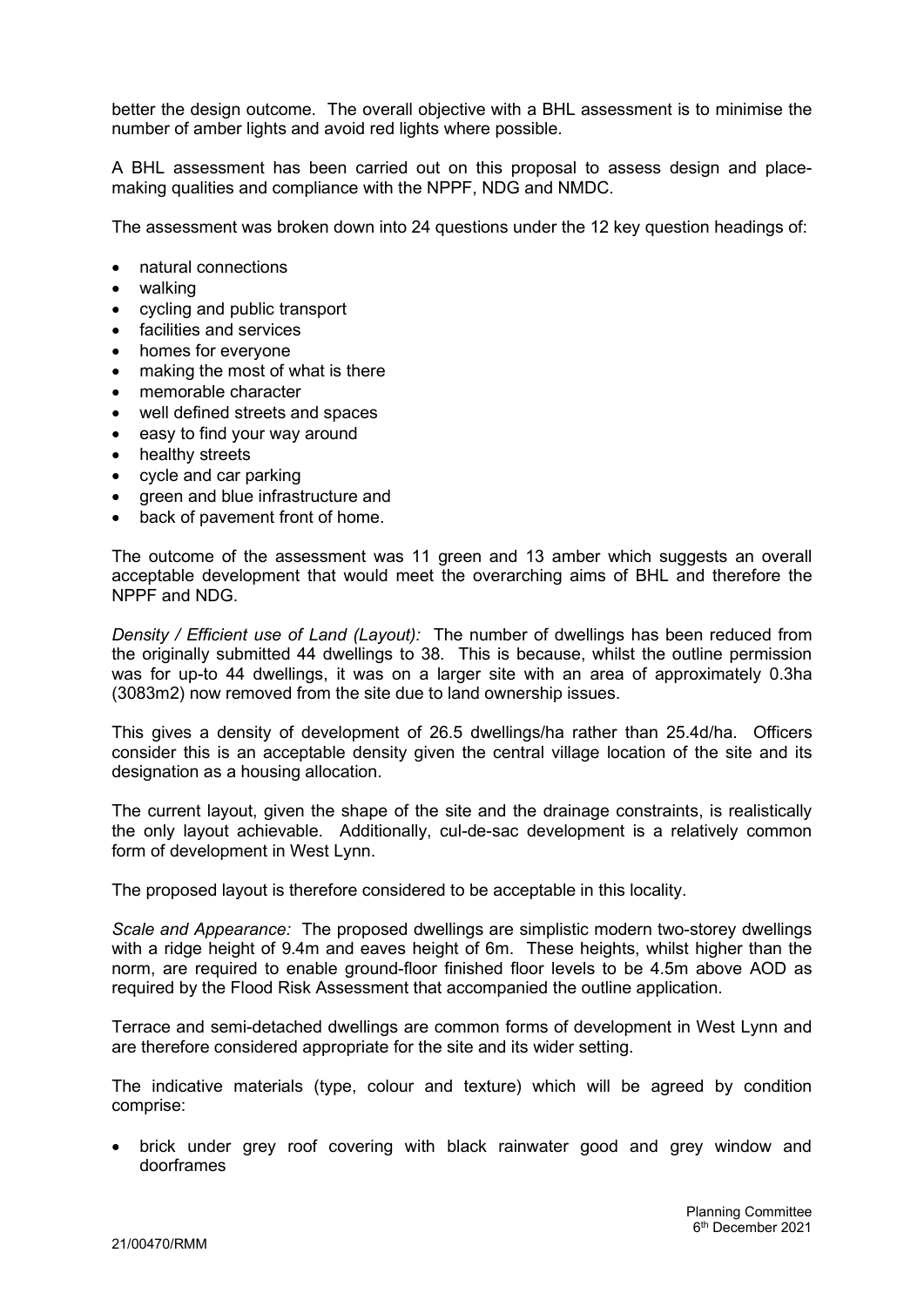- cladding elements (HouseTypes Semi-detached AB, C, E, F and Terrace D)
- render elements (HouseTypes Terrace A and C)

Cladding could not be considered a characteristic material in West Lynn, although it is being sporadically used here as it is in many other settlements within the borough. The other materials are however frequently seen. The materials palette, although further details are required) is therefore considered appropriate for the site and its wider setting.

The proposal is therefore considered to comply with the NPPF and Development Plan Policies CS01, CS08, CS12 and DM15.

## Highway Safety

The impact of the development on the local road network along with access via St Peters Road have already been established at outline stage and is not a consideration in the current application. Likewise, the requirement to provide 11 parking spaces to serve as a school drop off point have been located in an appropriate position to accord with the outline permission that required this facility.

Parking provision, road types and turning heads are all in accordance with required standards / policy although the Local Highway Authority does point out that a standard size 3 turning space would be better in the parking area serving units  $5 - 10$ . This is because the current turning space, in practice, will require large vehicles, such as a fire tender, to need to change gear more than twice to be able to exit in a forward gear. This is, however, not a reason to object to the layout.

This turning area does also mean that waste and recycling vehicles cannot enter this area (as they are larger than fire tenders) which has resulted in the requirement for bin collection points for units  $5 - 10$  to be located outside of plot 4. As this only occurs one day per week it is not considered to result in such disamenity to the occupiers of Plot 4 to warrant refusal. Residential amenity is considered further below.

Notwithstanding this, the Local Highway Authority raises no objections on the grounds of highway safety.

The proposal is therefore considered to comply with the NPPF and Development Plan Policies CS11 and DM17.

## Residential Amenity

Para 130 f) of the NPPF state that: Planning policies and decisions should ensure that developments create places that are safe, inclusive and accessible and which promote health and well-being, with a high standard of amenity for existing and future users; and where crime and disorder, and the fear of crime, do not undermine the quality of life or community cohesion and resilience. This is reiterated in Development Plan Policy DM15.

The layout is considered to offer acceptable separation distances between new and existing residential development and between proposed dwellings in terms of overlooking and overbearing impacts.

The existing properties to the immediate east of units 5-7 (109 and 115 St Peter's Road) will be the most affected by the proposed development given their proximity to units 5-7.

The distance between the rear elevation of plot 7 with the western (rear) boundary of 109 is 16.5m, with the distance to the western (rear) elevation of 109 being 21.5m.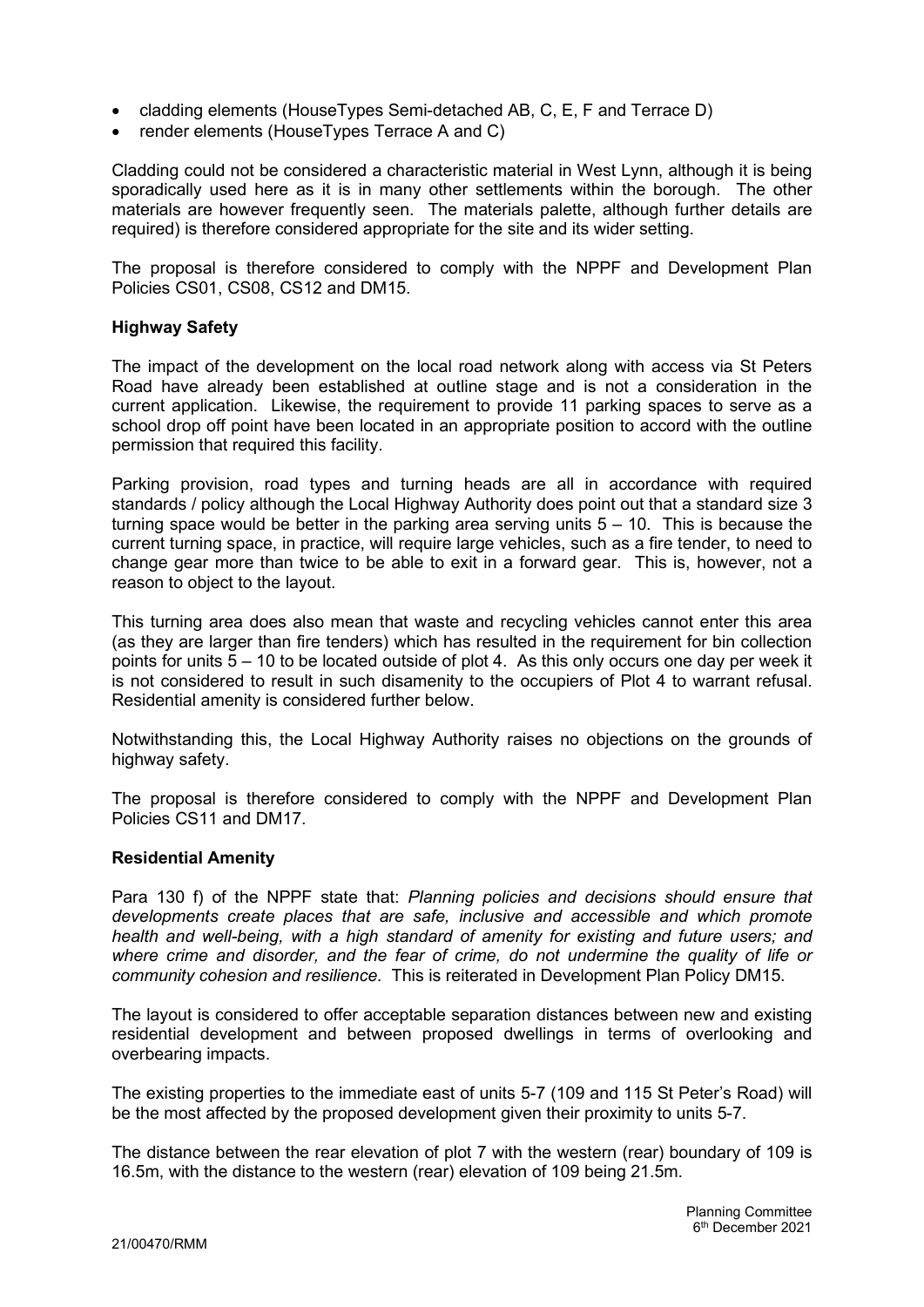The distance between the rear elevation of plot 6 with the western (rear) boundary of 109 is also 16.5m, but the distance to the western (rear) elevation of 109 is 25m and has the garage of 109 between.

The distance between the rear elevation of plot 5 with the western (rear) elevation of 115 is 17m, with the closest building to building distance being 18m.

These distances are considered acceptable in terms of overbearing and overlooking impacts. However shadow diagrams have been provided that show substantial overshadowing to 109 and 115 St Peter's Road from early evening onwards in the summer months (and probably spring and autumn.) This overshadowing is to both the very limited rear amenity areas but also to the rear windows of these properties. Members will need to consider whether they believe the overall benefits of the development outweigh this harm to these existing properties.

The CSNN Team have raised concerns in relation to noise disamenity to some proposed and some existing dwellings from traffic associated with the new development and from the LAP and school drop off points. Acoustic boundaries would suitably mitigate these impacts and this aspect could be conditioned if permission were granted.

Sheds and bin storage are afforded every dwelling.

All mid-terrace properties have pedestrian access to the rear gardens.

The development raises no specific crime or disorder issues although the Open Space Team have raised concerns in relation to the height and nature of the proposed post and rail fence around the main attenuation basin, considering it could be 'easily climbable'. It is therefore considered, as this issue relates to health and safety that a different boundary is required. This will be conditioned if permission is granted.

The proposal is therefore considered to comply with the NPPF and Development Plan Policies CS08 and DM15.

## Landscaping

Detailed landscaping and boundary treatment plans have been submitted with the application. These will be conditioned if permission is granted.

The future management and maintenance of these areas will be covered by the S106 Agreement. The applicant suggests that this will be via the Registered Provider. In relation to this aspect, whilst the Local Authority's Open Space and Community Safety and Neighbourhood Nuisance Teams have raised concerns, with the OS Team stated that they would not adopt such a layout.

The proposal is therefore considered to comply with the NPPF and Development Plan Policies CS08, DM15, DM16 and E1.14.

## Other Considerations

In relation to Cllr Kemp's comments:

1. Non-compliance with the advice of the Flood Risk Report for the original outline application - the proposed layout is in full accordance with the flood risk assessment by virtue of raising the finished floor levels 2 metres above existing ground level and incorporating flood resilient measures 300mm above ffl.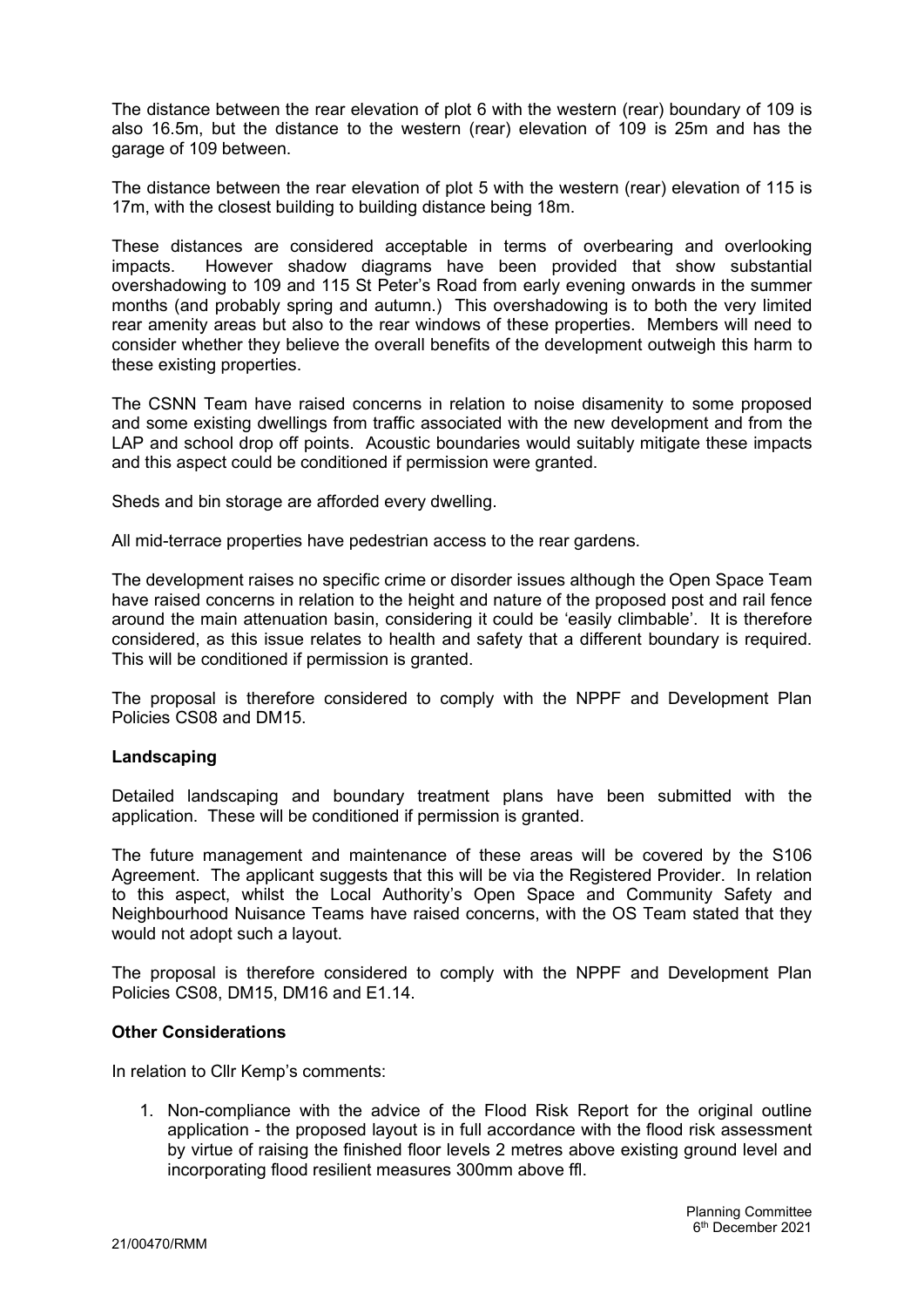- 2. Overlooking and right to light issues caused by changes from the outline application – no changes have occurred since the outline permission was granted as the outline layout was indicative. Overlooking is covered in the main body of the report and there is no right to light in planning terms, although overshadowing has been fully considered in the main body of the report.
- 3. Highways safety issues on St Peters Road around the exit of 100 cars highway safety was fully considered at the determination of the outline application. Therefore, highway safety (other than within the site itself which the Local Highway Authority have no objection to) is not a material consideration in the determination of this RM application.

In relation to space standards, the Local Planning Authority has no policy relating to space standards and the NPPF states, at footnote 49: '…Policies may also make use of the nationally described space standard, where the need for an internal space standard can be justified'. There is no specific justification for using nationally described space standards on this application.

In relation to third party comments not covered above the LPA comments as follows:

- Should not be developed and be left green outline issue
- West Lynn does not have the facilities to support this number of additional houses, and the doctors and school will not cope – outline issue
- $\bullet$  Increased traffic and highway safety outline issue
- $\bullet$  Impact on wildlife outline issue
- The site is at risk of flooding outline issue / covered above
- Overshadowing, overbearing and overlooking covered in main body of report
- The access is unsafe outline issue.

Drainage is not a reserved matter and therefore cannot be considered under the current application. Notwithstanding this it is not possible to culvert the entire drain as requested by the CSNN team.

## **CONCLUSION**

The applicant is giving substantial weight to the benefits that this scheme would give given it is for 100% affordable housing. However, the site is one of the local authority's housing allocations, where housing, both open market and affordable, is actively sought. The S106 Agreement appended to the outline permission is only for the requisite 15% (6 units). As such the site could be sold on at any time to a non-registered provider. Thus, without amending the S106 Agreement on the outline, this application cannot be conditioned to be 100% affordable. Furthermore, it would not be the intention for a housing allocation to be restricted by such a requirement.

There are some concerns with the proposed scheme as outlined in the report ranging from overshadowing, the practicalities of the turning area serving plots 5 -10 for large vehicles and open space management / maintenance. However, this development would provide 38 dwellings on a housing allocation that will support the local economy and address housing need in an area considered highly sustainable.

Many of the issues raised by third parties and councillors are issued that were fully considered at the outline stage e.g. highway safety, flooding, drainage, etc. or could be suitably conditioned. No objections have been received from statutory consultees on technical grounds.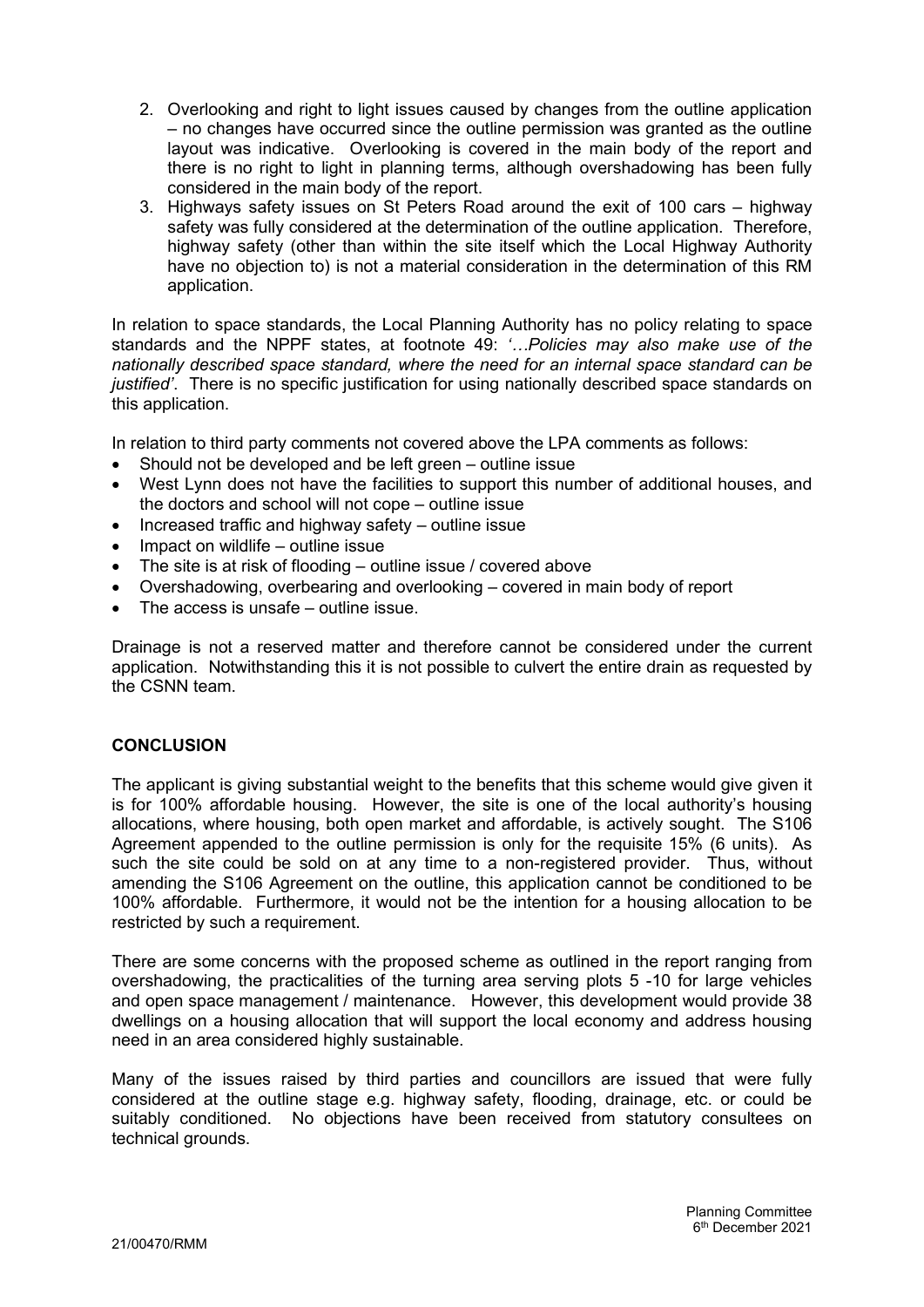It is therefore considered, on balance, that the benefits of the development outweigh the harm and that the proposal complies with the overarching aims of the NPPF and Development Plan Policies CS01, CS02, CS03, CS08, CS09, CS11, CS12, CS13, CS14, DM1, DM2, DM15, DM16, DM17 and E1.14. It is therefore recommended that permission be granted subject to the following conditions.

## RECOMMENDATION:

APPROVE subject to the imposition of the following condition(s):

1 Condition: The development hereby permitted shall be carried out in accordance with the following approved plans:

19027 0100 P03 Site Location Plan 19027 0101 P03 Existing Site Layout 19027 0102 P24 Proposed Site Layout 19027 0103 P15 Section 106 Units 19027 0104 P02 Open Space Provision 19027 0105 P03 Proposed Boundary Treatments 19027 0200 P07 Housetype A – Semi-Detached (units: 11/12, 13/14, 22/23, 24/25 and 28/29) 19027 0201 P07 Housetype A – Terraced (units: 8-10 and 19-21) 19027 0202 P07 Housetype AB – Semi-Detached (units: 17/18 and 33/24) 19027 0203 P08 Housetype C – Semi-Detached (units: 1/2, 3/4 and 15/16) 19027 0204 P09 Housetype C – Terraced (units: 5-7) 19027 0205 P08 Housetype D – Terraced (units: 30-32) 19027 0206 P08 Housetype E – Semi-Detached (units: 35/36 and 37/38) 19027 0207 P04 Housetype F – Semi-Detached (units: 26/27) 19027 0400 P04 Housetype Indicative Street Elevations 19027 8001 P01 Plots 26-27 Parking 21.1616.001 Rev.B Detailed Landscape Proposals 1 of 3 21.1616.002 Rev.A Detailed Landscape Proposals 2 of 3 21.1616.003 Rev.B Detailed Landscape Proposals 3 of 3 21.1616.004 Tree Constraints Plan 1 of 2 21.1616.005 Tree Constraints Plan 2 of 2 21.1616.006 Tree Protection Plan 1 of 3 21.1616.007 Tree Protection Plan 2 of 3 21.1616.008 Tree Protection Plan 3 of 3 22520/10 Rev.H Proposed Drainage Layout 22520/15 Rev.F Proposed Vehicle Tracking

- 1 Reason: For the avoidance of doubt and in the interests of proper planning.
- 2 Condition: No works shall commence on the site until such time as detailed plans of the roads, footways, cycleways, street lighting, foul and surface water drainage have been submitted to and approved in writing by the Local Planning Authority. All construction works shall be carried out in accordance with the approved plans.
- 2 Reason: This needs to be a pre-commencement condition to ensure fundamental elements of the development that cannot be retrospectively designed and built are planned for at the earliest possible stage in the development and therefore will not lead to expensive remedial action and adversely impact on the viability of the development.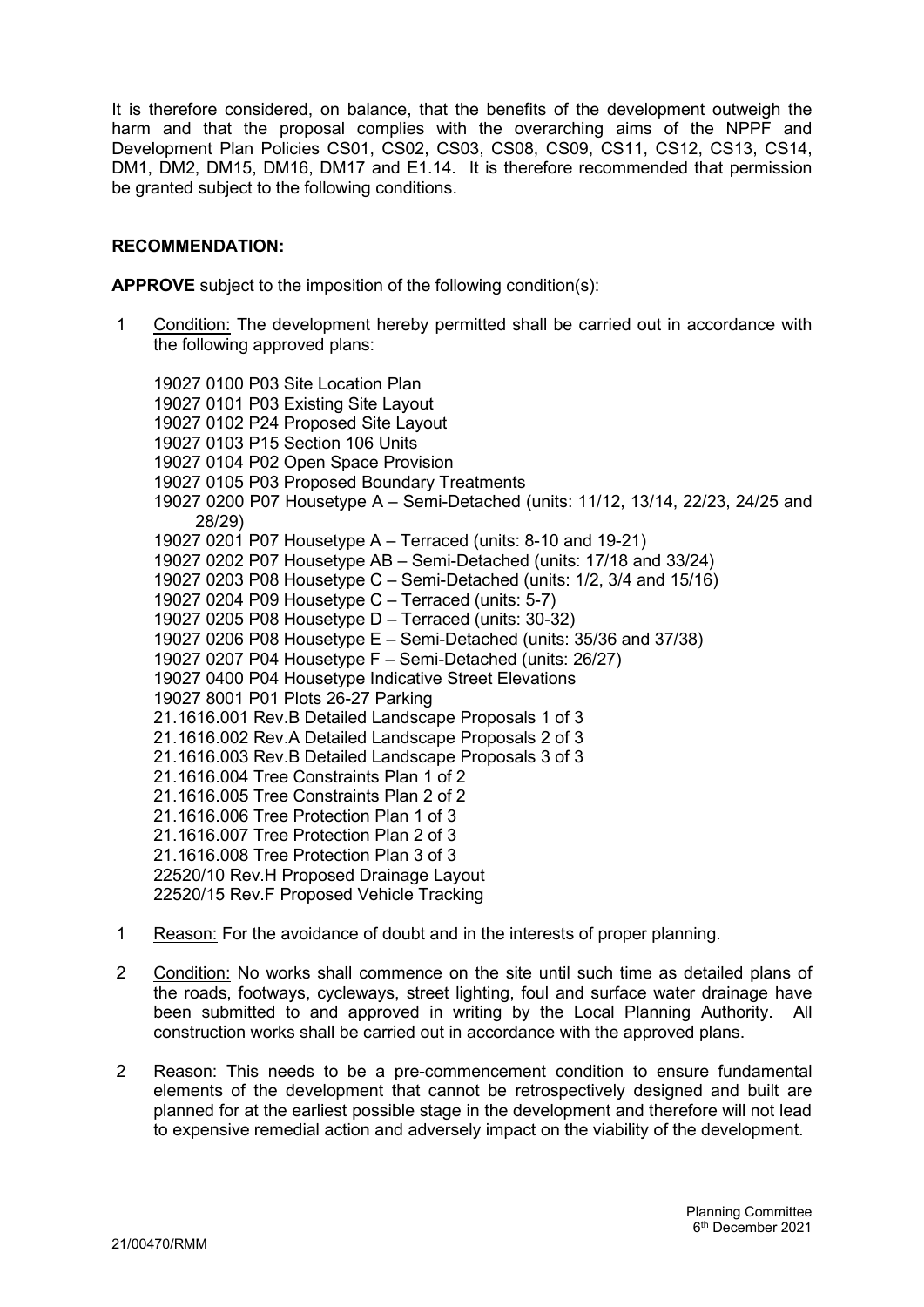- 3 Condition: Prior to the construction/occupation of the final dwelling all works shall be carried out on roads/footways/cycleways/street lighting/foul and surface water sewers in accordance with the approved specification to the satisfaction of the Local Planning Authority.
- 3 Reason: To ensure satisfactory development of the site and to ensure estate roads are constructed to a standard suitable for adoption as public highway.
- 4 Condition: Before any dwelling is first occupied the road(s), footway(s) and cycleway(s) shall be constructed to binder course surfacing level from the dwelling / industrial unit to the adjoining County Road in accordance with the details to be approved in writing by the Local Planning Authority.
- 4 Reason: To ensure satisfactory development of the site.
- 5 Condition: No dwelling shall be occupied until details of the proposed arrangements for future management and maintenance of the proposed streets within the development have been submitted to and approved in writing by the Local Planning Authority. The streets shall thereafter be maintained in accordance with the approved management and maintenance details until such time as an agreement has been entered into under Section 38 of the Highways Act (1980) or a Private Management and Maintenance Company has been established.
- 5 Reason: To ensure safe, suitable and satisfactory development of the site and to ensure estate roads are managed and maintained thereafter to a suitable standard.
- 6 Condition: Prior to the first occupation of each dwelling hereby permitted the proposed car parking / turning area and cycle parking (shed) for that specific dwelling shall be laid out, demarcated, levelled, surfaced and drained in accordance with the approved plans and shall after be retained available for that specific use.
- 6 Reason: To ensure the permanent availability of the car / cycle parking / manoeuvring areas in the interests of highway safety in accordance with the NPPF and Development Plan.
- 7 Condition: Prior to any development on any external surface of the development hereby permitted full details of the type, colour and texture of all materials to be used for the external surfaces of the buildings shall be submitted to and agreed in writing by the Local Planning Authority. The development shall be carried out in accordance with the approved details.
- 7 Reason: To ensure a satisfactory external appearance and grouping of materials in accordance with the principles of the NPPF.
- 8 Condition: Prior to the first occupation of any dwelling hereby permitted all hard and soft landscape works shall be carried out in accordance with the approved details. The works shall be carried out prior to the occupation or use of any part of the development or in accordance with a programme to be agreed in writing with the Local Planning Authority. Any trees or plants that within a period of 5 years from the completion of the development die, are removed or become seriously damaged or diseased, shall be replaced in the next planting season with others of similar size and species as those originally planted, unless the Local Planning Authority gives written approval to any variation.